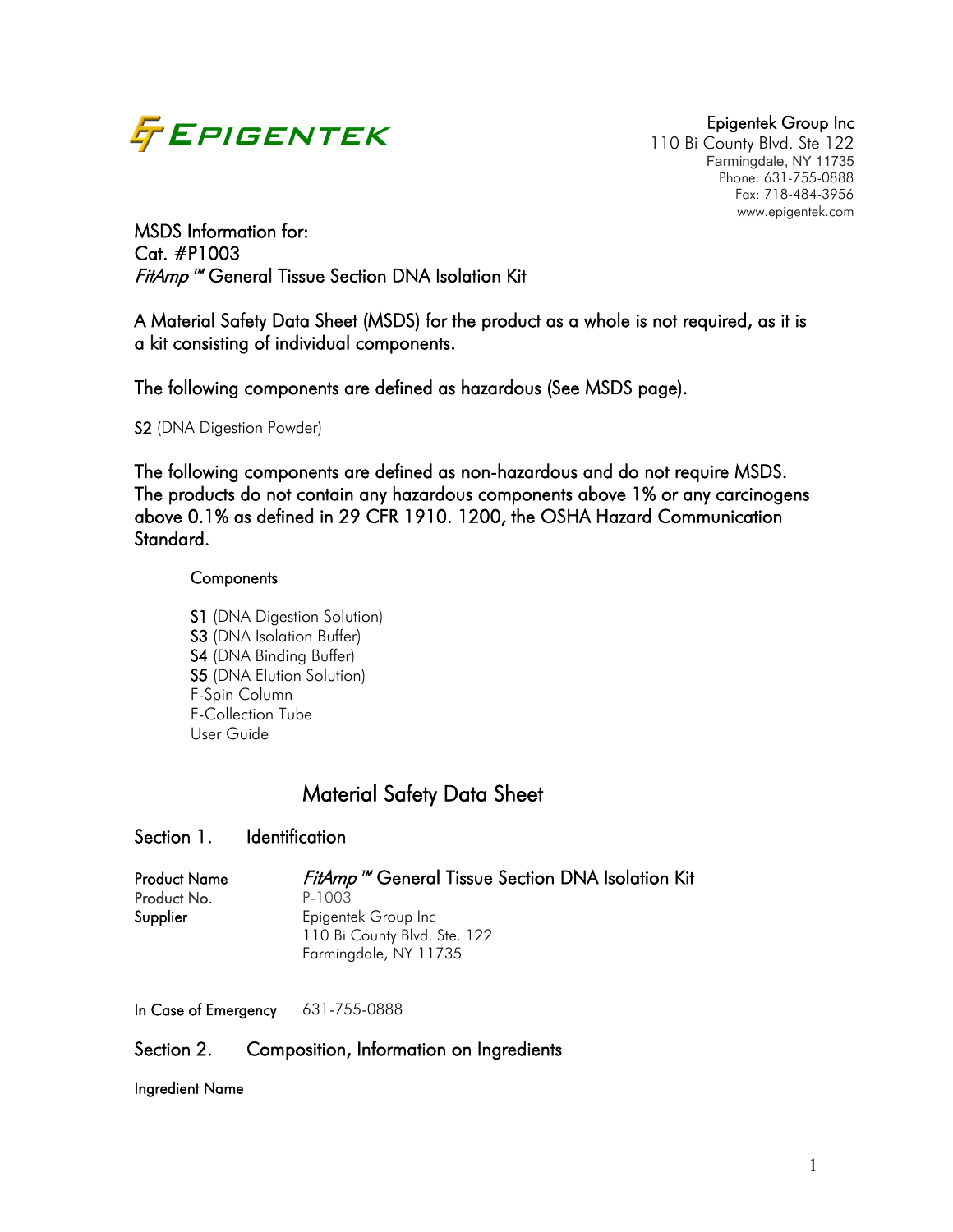DNA digestion Powder Cas# 39450-01-6

# Section 3. Hazards Identification

Classification of the substance or mixture: GHS Classification in accordance with 29 CFR 1910 (OSHA HCS) Skin irritation (Category 2), H315 Eye irritation (Category 2A), H319 Respiratory sensitization (Category 1), H334 Specific target organ toxicity - single exposure (Category 3), Respiratory system, H335

### Section 4. First Aid Measures

| Inhalation          | Remove to fresh air. If not breathing, give artificial respiration. If breathing is<br>difficult, give oxygen. Get medical attention.                                                                                                  |
|---------------------|----------------------------------------------------------------------------------------------------------------------------------------------------------------------------------------------------------------------------------------|
| Ingestion           | Give large amounts of water to drink. Never give anything by mouth to an<br>unconscious person. Get medical attention.                                                                                                                 |
| <b>Skin Contact</b> | Immediately flush skin with plenty of water for at least 15 minutes while<br>removing contaminated clothing and shoes. Wash clothing before reuse.<br>Thoroughly clean shoes before reuse. Get medical attention if symptoms<br>occur. |
| <b>Eye Contact</b>  | Immediately flush eyes with plenty of water for at least 15 minutes, lifting<br>upper and lower eyelids occasionally. Get medical attention if irritation<br>persists.                                                                 |

# Section 5. Fire Fight Measures

### Extinguishing media

Suitable extinguishing media : Water spray. Alcohol-resistant foam. Carbon dioxide. Dry chemical. Unsuitable extinguishing media : None known.

#### Special hazards arising from the substance or mixture

Fire hazard : Not flammable

Hazardous decomposition products in case of fire

Carbon monoxide. Carbon dioxide.

### Advice for firefighters

Firefighting instructions : Exercise caution when fighting any chemical fire. Avoid fire-fighting water entering the

environment.

Protection during firefighting : As in any fire, wear self-contained breathing apparatus and full protective gear.

# Section 6. Accident Release Measures

#### Personal precautions, protective equipment and emergency procedures For non-emergency personnel

Emergency procedures : Evacuate unnecessary personnel. Avoid breathing dust. Avoid contact with skin, eyes and clothing.

#### For emergency responders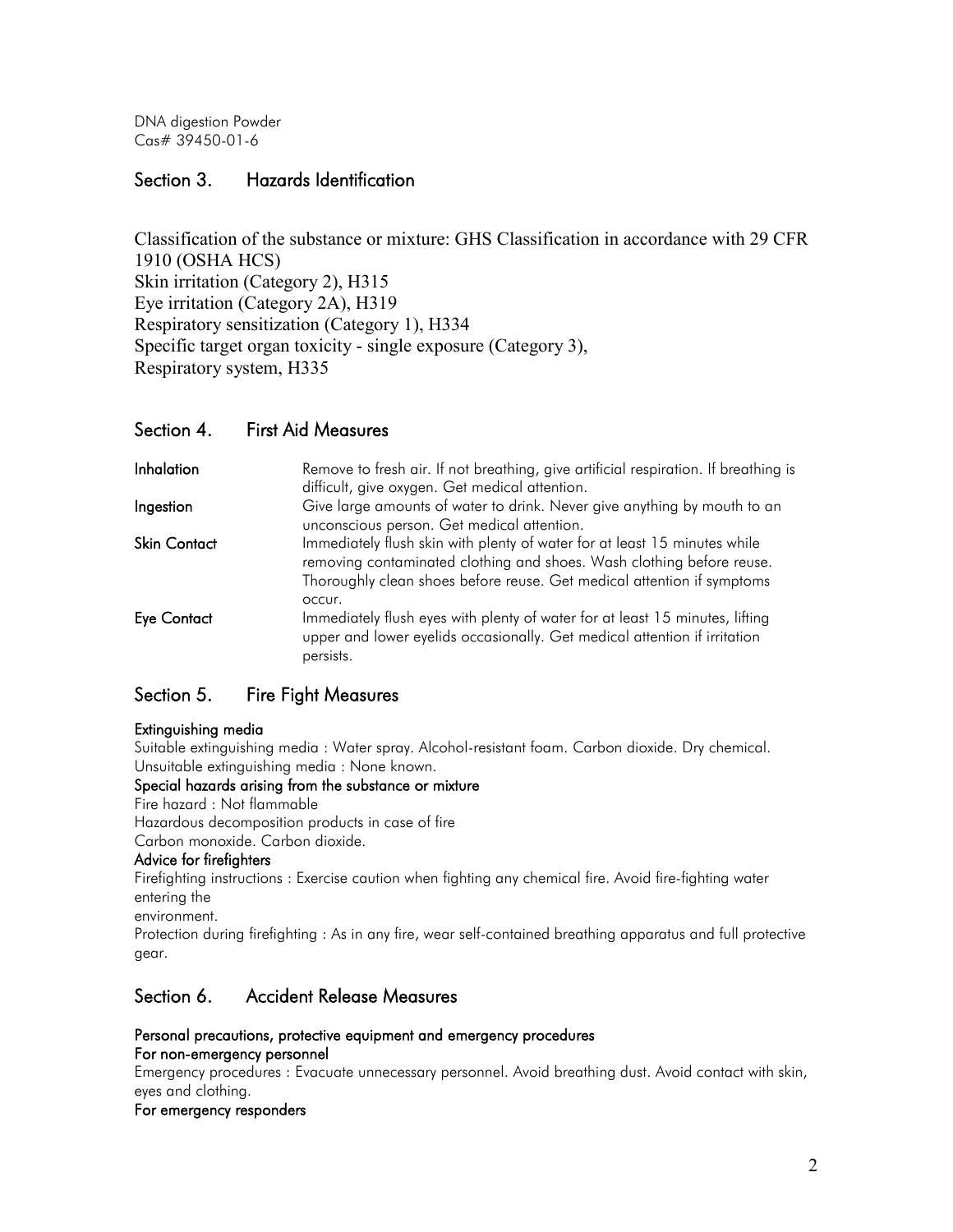Protective equipment: Wear respiratory protection. Wear suitable protective clothing and gloves. Emergency procedures: Ensure adequate ventilation. Avoid dust formation. Avoid breathing dust. Avoid contact with eyes, skin and clothing.

### Environmental precautions

Notify authorities if large amounts of the product enters sewers or public waters.

### Methods and material for containment and cleaning up

Methods for cleaning up: Minimise generation of dust. Sweep or shovel spills into appropriate container for disposal.

# Section 7. Handling and Storage

### Precautions for safe handling

Precautions for safe handling: Provide appropriate exhaust ventilation at places where dust is formed. Use only outdoors or in a well-ventilated area. Avoid dust formation. Avoid breathing dust. Avoid contact with skin, eyes and clothing.

Hygiene measures: Handle in accordance with good industrial hygiene and safety practice. Do not eat, drink or smoke when using this product. Take off contaminated clothing and wash before reuse. Wash hands and other exposed areas with mild soap and water before eating, drinking or smoking and when leaving work.

### Conditions for safe storage, including any incompatibilities

Storage conditions: Store locked up. Keep only in the original container in a cool well ventilated place. Keep

container closed when not in use. Protect from moisture. Incompatible materials: Strong oxidizing agents.

Storage temperature: -20 °C

### Specific end use(s)

Laboratory use.

# Section 8. Exposure Control and Personal Protection

#### Control parameters

No additional information available

#### Exposure controls

#### Appropriate engineering controls:

Provide appropriate exhaust ventilation at places where dust is formed.

### Personal protective equipment:

#### Avoid all unnecessary exposure.

#### Hand protection:

Wear protective gloves. Standard EN 374 - Protective gloves against chemicals. Nitrile rubber. Material thickness: 0.11 mm. Breakthrough time :

480 minutes. The exact breakthrough time has to be found out by the manufacturer of the protective gloves and has to be observed. Gloves should be removed and replaced if there are any signs of degradation or breakthrough

### Eye protection:

Wear safety glasses with side shields. Standard EN 166 - Personal eye-protection

### Skin and body protection:

Long sleeved protective clothing

### Respiratory protection:

Wear suitable respiratory equipment. Nuisance dust exposure: Half mask with a particle filter P1 (EN 143). Higher level exposure: Respirator with ABEK-P2 cartridge (EN 143)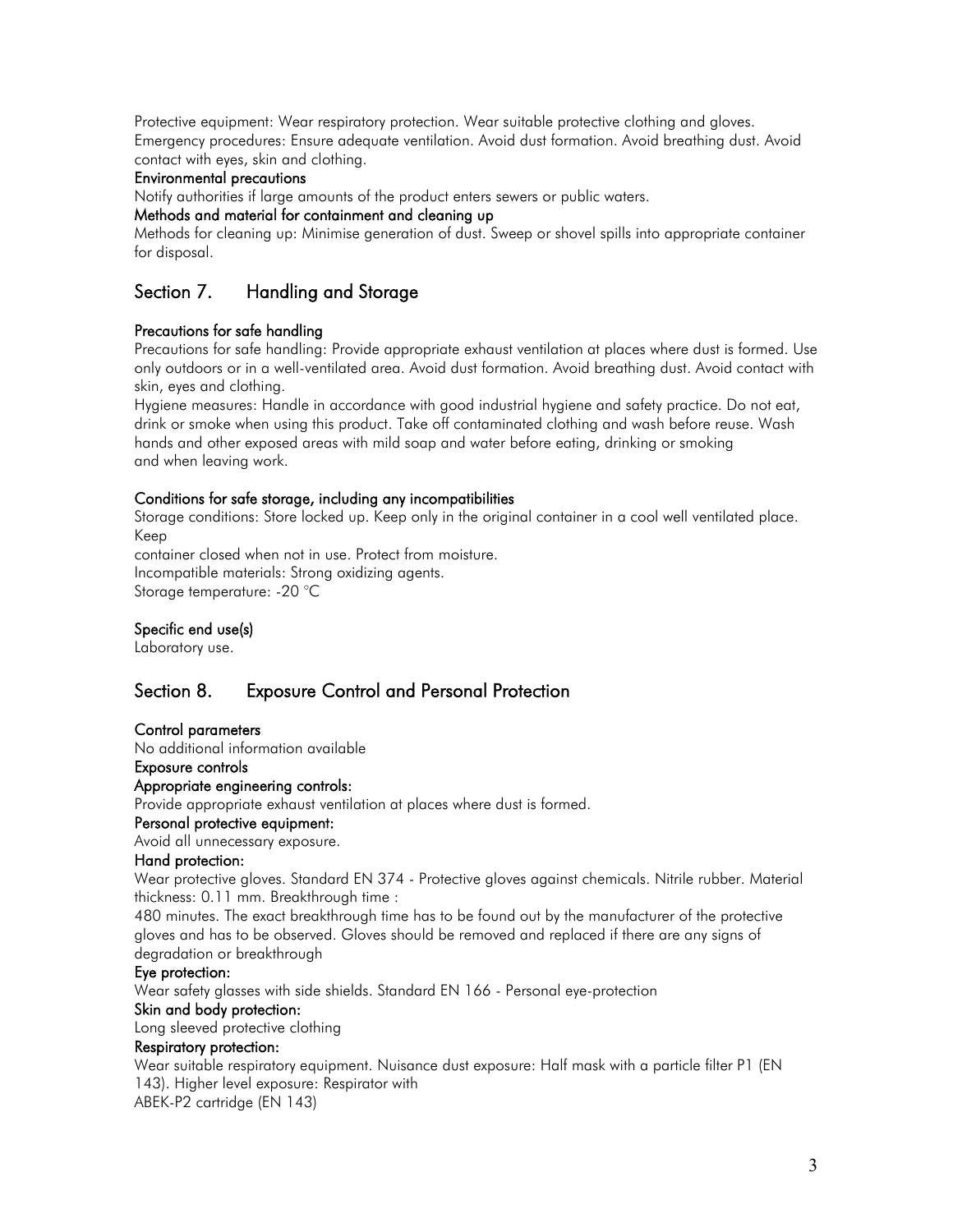### Thermal hazard protection:

Not required for normal conditions of use.

#### Other information:

Do not eat, drink or smoke during use. Handle in accordance with good industrial hygiene and safety procedures.

# Section 9. Physical and Chemical Properties

Physical state : Solid Appearance : Powder. lyophilised. Colour : No data available Odour : No data available Odour threshold : No data available pH : No data available Relative evaporation rate (butylacetate=1) : No data available Melting point : No data available Freezing point : No data available Boiling point : Not applicable. Flash point : No data available Auto-ignition temperature : No data available Decomposition temperature : No data available Flammability (solid, gas) : No data available Vapour pressure : No data available Relative vapour density at 20 °C : No data available Relative density : No data available Solubility : No data available Log Pow : No data available Viscosity, kinematic : No data available Viscosity, dynamic : No data available Explosive properties : No data available Oxidising properties : No data available Explosive limits : No data available

# Section 10. Stability and Reactivity

#### **Reactivity**

Stable under recommended handling and storage conditions (see section 7). . Chemical stability Stable under recommended handling and storage conditions (see section 7). Possibility of hazardous reactions None known. Conditions to avoid Extremely high or low temperatures. Incompatible materials Strong oxidizing agents. Moisture. Hazardous decomposition products Carbon monoxide. Carbon dioxide.

# Section 11. Toxicological Information

Acute toxicity : Not classified Additional information : Based on available data, the classification criteria are not met Skin corrosion/irritation : Causes skin irritation.